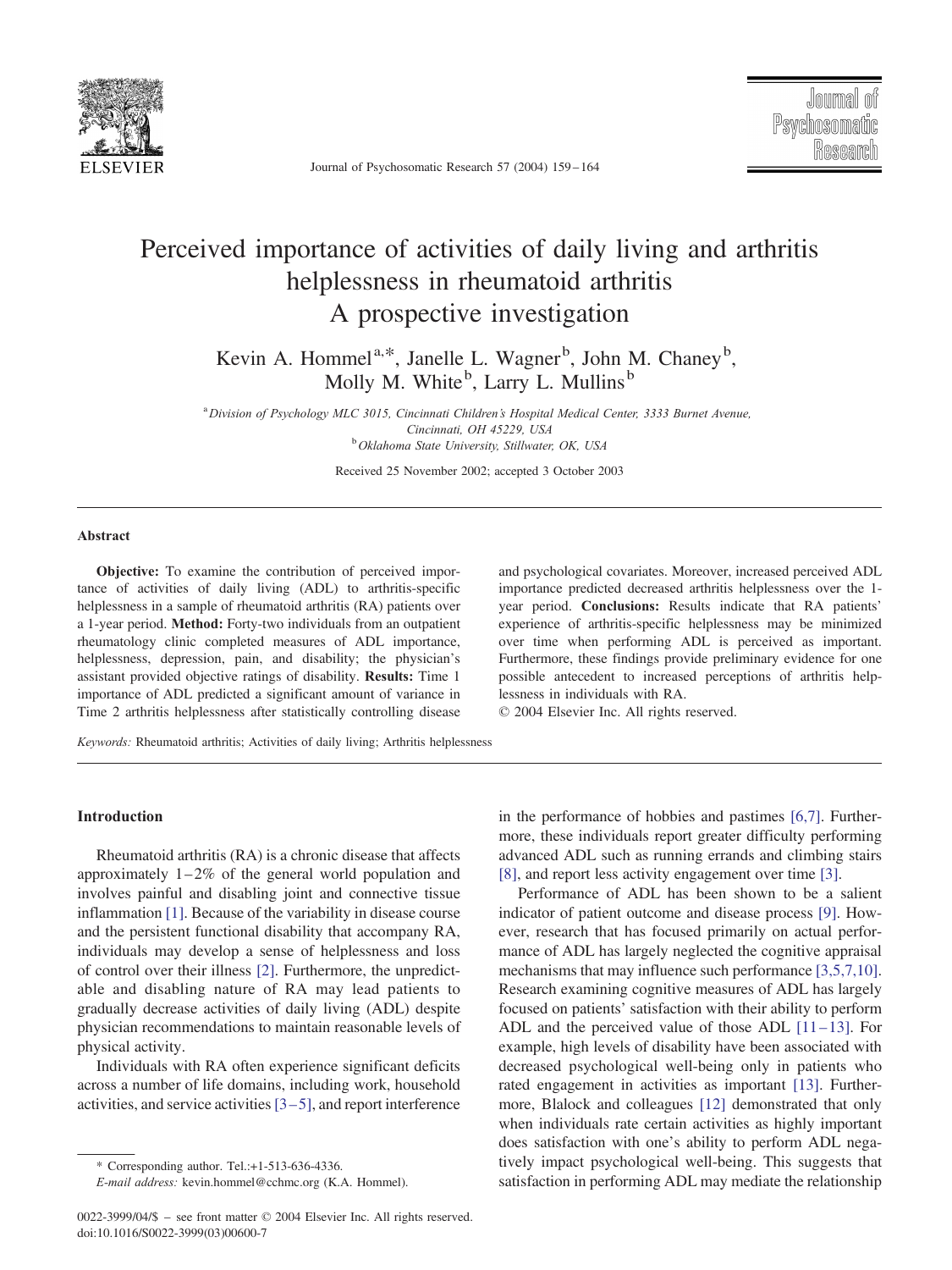between physical impairment and psychological well-being. Thus, perceived importance of ADL appears to play a significant role in the development of general psychological comorbidity in individuals with RA, yet no known study has examined how this variable may contribute to the development of specific psychological factors.

One theoretical model applicable to psychological adjustment issues in RA that has received considerable attention in the literature is learned helplessness [\[14,15\].](#page--1-0) Briefly, this model suggests that performance deficits are produced by chronic exposure to behavior –outcome noncontingency that in the context of a chronic illness may lead to decreased behavioral activation of health-promoting activities [16-19]. In general, arthritis-specific helplessness [\[17\]](#page--1-0) has demonstrated reliable relationships with a number of outcome variables such as increased depression and anxiety, lower self-esteem, and impairment in performing ADL in both cross-sectional and prospective RA studies [\[20,21\],](#page--1-0) and has been shown to mediate the relationship between disease severity and depression [\[2\].](#page--1-0) Moreover, the relationships between arthritis helplessness and depression, pain, and functional status appear to be stable over a considerable length of time [\[21,22\].](#page--1-0)

Overall, the extant research has demonstrated the salient, long-term role of arthritis helplessness in RA disease outcome. Additionally, although self-report indices of ADL performance have produced variance in arthritis helplessness [\[23\],](#page--1-0) the role of the perceived value of such activities has been largely neglected. Thus, the majority of the research is limited by the use of samples in which motivation to perform ADL was not assessed. This represents a significant limitation given the plausibility that perceived importance may increase the likelihood of engaging in adaptive behavior. Indeed, perceived ADL importance may act as a catalyst for increased engagement in ADL and thus enhance specific psychological outcomes in individuals with RA over time. Research that has examined ADL importance is also limited by the utilization of cross-sectional designs. Thus, because perceived importance of ADL is a significant factor in the development of psychological comorbidity and arthritis helplessness has been shown to impact psychological and disease variables, the present study was designed to examine the extent to which the importance placed on performing ADL influences the degree of helplessness experienced in a sample of individuals with RA over a 1-year period. It was hypothesized that greater perceived importance of ADL at Time 1 would predict lower arthritis helplessness at Time 2.

#### Method

## Participants

Participants were fifty-eight individuals recruited from an outpatient rheumatology clinic. Each participant was diagnosed with RA according to the American College of Rheumatology. Of the original 58 participants, 42 (34 female, 8 male) completed measures at both Time 1 (T1) and Time 2 (T2). Noncompleters  $[N = 16$  (13 female; 3 male)] did not differ significantly from participants completing both study phases across demographic [i.e., socioeconomic status (SES) and age;  $F(2,55) = 1.03$ ,  $P = .36$ ] and disease variables [i.e., duration, pain, self-reported (SR) disability, and physician's assistant rated (PR) disability;  $F(4,53) = 0.27$ ,  $P = .90$ ] or depression severity, importance of ADL, and arthritis helplessness,  $F(3,54) = 0.25$ ,  $P = .86$ . The original sample size of 58 is consistent with other cross-sectional and longitudinal studies utilizing RA samples [\[16,22,24\]](#page--1-0) and has demonstrated adequate statistical powering for observation of significant effects in the primary outcome variable of interest in this study.

Participants ranged in age from 25 to 75 years  $(M = 53)$ ; S.D. = 12); illness duration ranged 1 to 25 years  $(M =$ 9; S.D. = 5.6). In addition, the majority of the sample  $(69\%;$  $n = 29$ ) was rheumatoid factor positive. Approximately 14% of the participants were taking nonsteroidal antiinflammatory drugs (NSAID) and slow-acting antirheumatic drugs (SAARD); 86% were taking a combination of SAARD or steroid + SAARD combination. Seventy-four percent of the participants were classified as middle- to upper-middleclass SES [\[25\];](#page--1-0) the primary ethnic background was Caucasian (93%). Table 1 provides a summary of psychosocial and health assessment variables for the sample. Scores on these measures were consistent with prior research [\[16,](#page--1-0) 22,24] and representative of individuals with RA in the general population.

| Table 1 |  |                                                                      |  |  |
|---------|--|----------------------------------------------------------------------|--|--|
|         |  | Descriptive statistics for psychology and health assessment measures |  |  |

| Measure                   | $\boldsymbol{M}$ | S.D. |
|---------------------------|------------------|------|
| IDD                       |                  |      |
| Depression (T1)           | 11.26            | 8.70 |
| Depression (T2)           | 10.45            | 7.03 |
| ADL importance            |                  |      |
| Importance (T1)           | 3.98             | .15  |
| Importance (T2)           | 3.93             | .38  |
| AHI                       |                  |      |
| Helplessness (T1)         | 12.48            | 1.78 |
| Helplessness (T2)         | 11.67            | 2.72 |
| MHAQ—self-report          |                  |      |
| T1 pain                   | .74              | .55  |
| T1 disability             | .57              | .44  |
| T <sub>2</sub> pain       | 1.50             | .60  |
| T2 disability             | .49              | .49  |
| MHAQ—physician report     |                  |      |
| T1 Disability             | .87              | .53  |
| T <sub>2</sub> Disability | .49              | .46  |

IDD = Inventory to Diagnose Depression; ADL importance = importance of activities of daily living; AHI = Arthritis Helplessness Index; MHAQ = Modified Health Assessment Questionnaire; T1 = Time 1; T2 = Time 2.